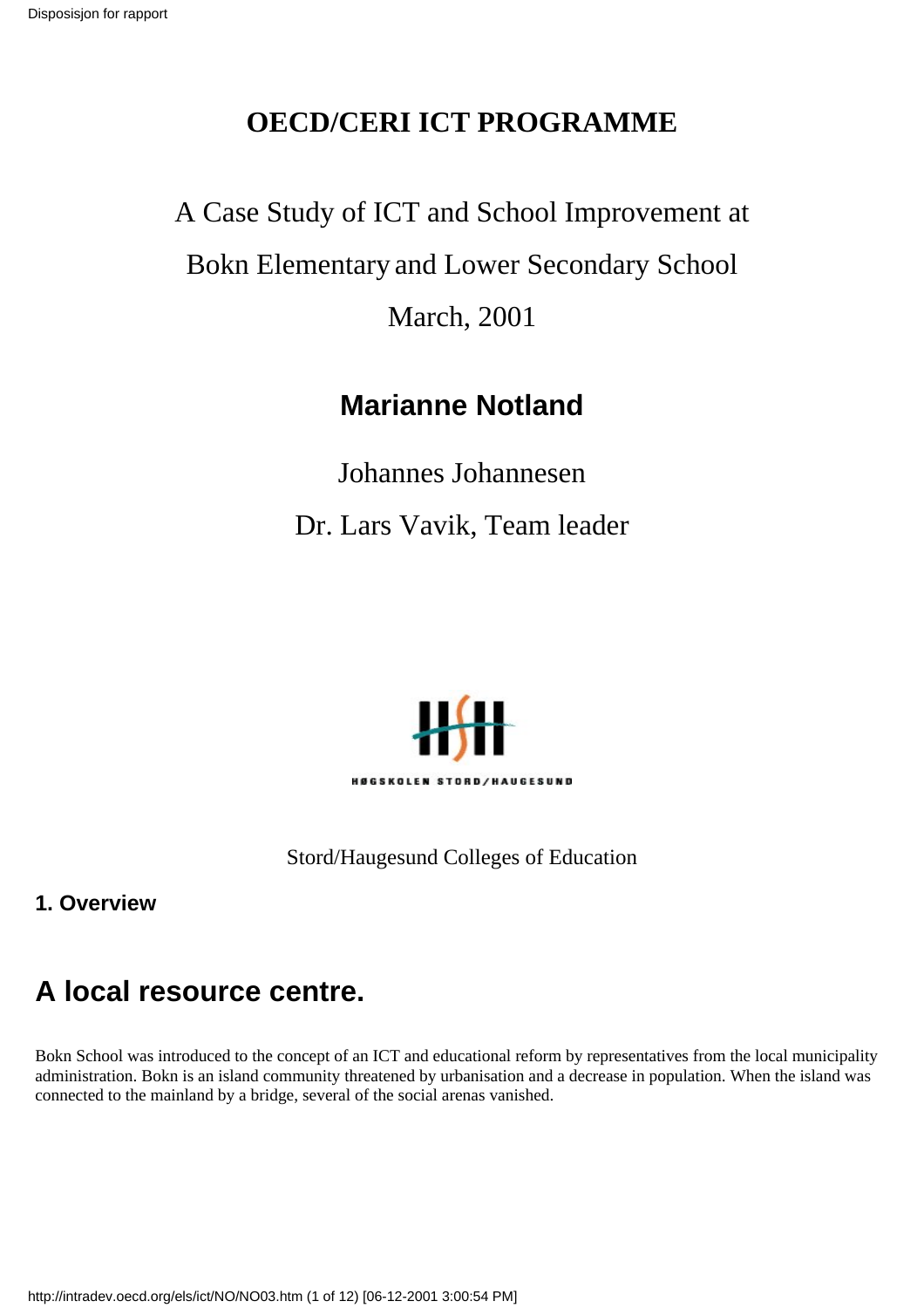

Fig. The Island of Bokn with Bokn School

The reform was therefore originally established as an attempt to create new ways of communicating, both externally and within the community of Bokn. The intention was that the school would become a recourse centre where people of all ages could meet in a creative environment. ICT and ICT-related competence were to enable the school to improve education and also offer courses and other IT services to the community and local businesses. In return, the school was supplied with a number of computers that made it a leading school as far as equipment was concerned.

Reports on the reform worked out by the administration group seem to indicate that goals were reached. Certain practical steps that were successfully implemented may help to exemplify this. In the original reform, the different goals were clarified, some of them in such a way that subsequent results could be quantified. It seems that most of the students have reached a common understanding that ICT is a necessity. "Students never question the use of ICT", teachers say. In our opinion this is mainly due to the national Reform-97 and to teachers who regard ICT as a central part of modern world and modern communication.

In student and teacher interviews the students at Bokn School are rated above national/regional average.

#### **The Norwegian school structure and system.**

Schools in Norway accommodate anything from less than 50 students in rural areas to 600-700. The school sizes in Norway vary from schools with 50 students or less in the rural areas to 600-700 students in urban areas. The explanation for these differences is the geography. Norway has a beautiful nature, but it divides the country with deep fjords and high mountains. Thus we have a decentralised population and this is reflected in school sizes. In rural areas the school will often represent a social meeting place for the community. The education is free of charge the first ten years. The expenses are covered by taxes.

In 1997, the starting signal was given for a national reform called Reform-97. The Reform-97 introduced ten years of compulsory school, from the age of 6-16 years. This meant a new milestone in Norwegian school history. After ten years of compulsory education, youths in the country have the right to achieve three further years of education. Thus we can say that youths in Norway remains in school for at least 13 years.

The 10-year compulsory school is based on, and consolidates, the principle of "one school for all". The compulsory school must, based on the same curriculum, provide equal and suitably adapted education for everyone in a co-ordinated system of schooling. Everyone has the same right to education, regardless of economic background, race, sex and language. This required that the schools spend time and resources in order to educate all sorts of students, including those with special needs. Reform97 also clarified what methods the Ministry wanted to see more of. Certain parts of the teaching are organised thematically. The themes can also provide a basis for project work. The projects can be carried out in the school or in the local community. As long as local reforms initiated by a school or a local school authority do not interfere with the basic ideas described in the national reform, the schools can create their own profile.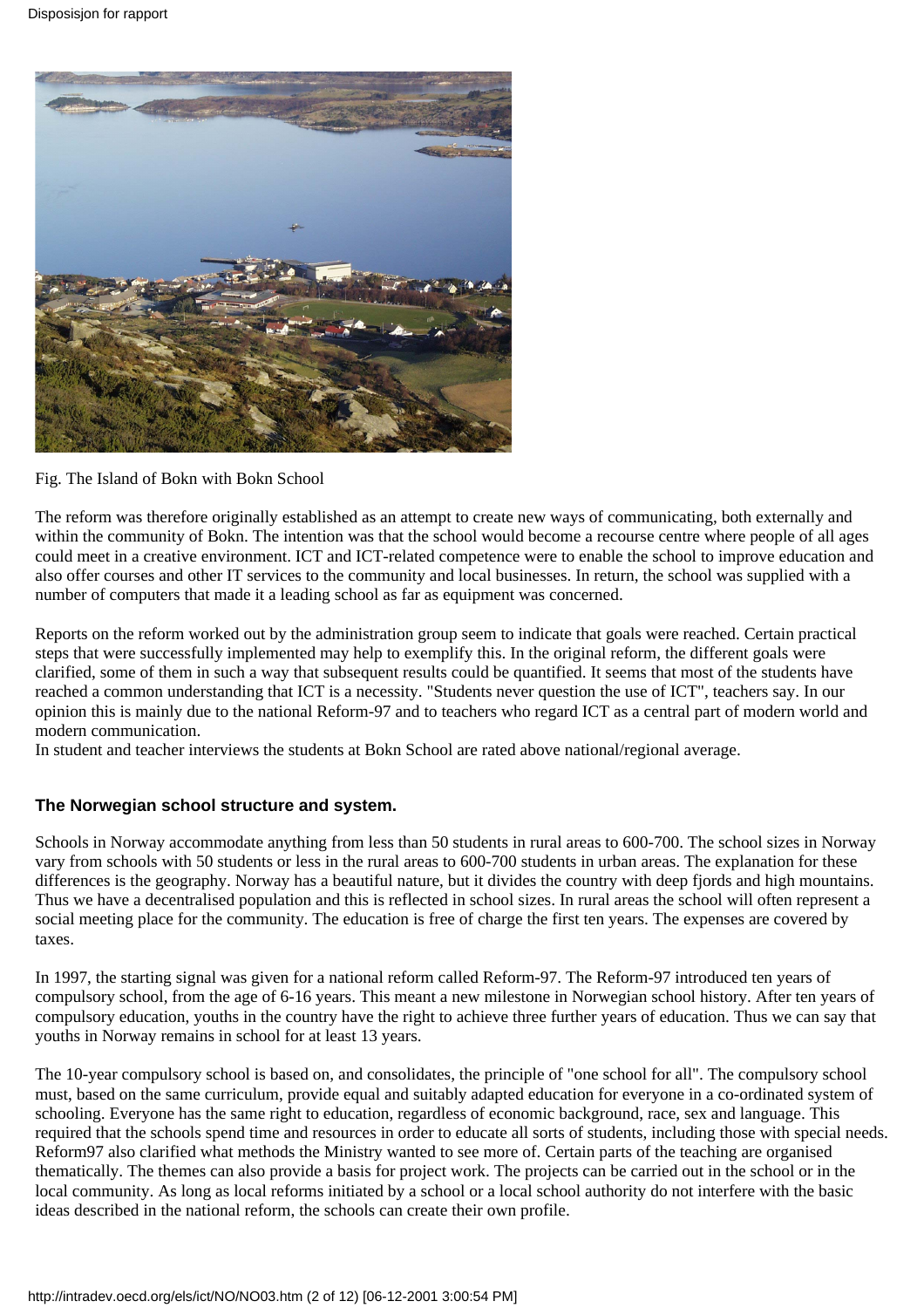## **School authorities and local businesses working together towards a common goal.**

The goal of the original reform at Bokn School was to establish a new meeting place and a resource centre for the islands inhabitants. ICT-related competence was important to improve education and offer IT-services and courses to the local community. The work was initiated in August 1995 with an planned evaluation in December 1997. The local authority gave the school the adequate number of computers and the school administration contacted two of the teachers who had ICT competence. Their task was to work out the practical steps necessary to implement the reform. Some of them were taken into the administration group, which consisted of people within and outside school. The school administration initiated an introductory course for the staff, and they also signalled that in the future they would ask the teachers to do some ICT-work with the purpose of strengthening the general ICT competence of the staff. We have found no other evidence indicating that further steps were taken by the school administration or by the administration group of the reform programme.

Although the local school authority and the school administration initiated the local reform, it is our impression that the ICT-teachers played a significant role in the innovation process.

Of course there were barriers along the way. The impression is that the reform was introduced without preparing the organisation by changing it or the relevant parts of it, into a project "mode". Key people and people supposed to be active in the reform process were not sufficiently freed form their everyday tasks. This implied too little attention to building up necessary competence. Making space enough in between daily activities to be able to concentrate on changes was to some extent neglected, and this had the effect that the reform activities were sometimes put aside and received less attention in competition with more urgent tasks.

The fact that two key people were granted leave of absence at a critical stage of the reform created an additional problem, but may on the other hand have led to the establishment of a technical specialist service at school. In this way, the responsible ICT teacher was able to concentrate on pedagogical issues.

# **Diffusion pattern**

The local reform did not concern the whole organisation, but only students from 12-16 and their teachers. The teachers involved were introduced to each other and to the ideas at a very early stage. They were more or less left to carry out all the necessary work as soon as it had been initiated. After the introductory course, staff development was mostly based on individual initiative. Many teachers made their progress by working with ICT-equipment by themselves or with a colleague or an ICT -teacher in their spare time. Some teachers did not join the introductory course. In addition, some of those who completed the course have now left school and new teachers have taken their place. In the initial phase, many teachers who were not directly involved, showed no reluctance to adopting ICT, thinking that the project did not affect their work at school.

Maybe a correct description would be to say that the use of ICT among staff diffused like rings in the water during the first years, and that only some of the work was related to the local reform. However, the local reform did provide new ICT-equipment and thus accelerated the use of ICT. Later on, when the new national Reform-97 made it clear that the Ministry wanted ICT to be used as a tool in several subjects, many teachers wanted to improve their ICT-competence in order to comply with the national reform.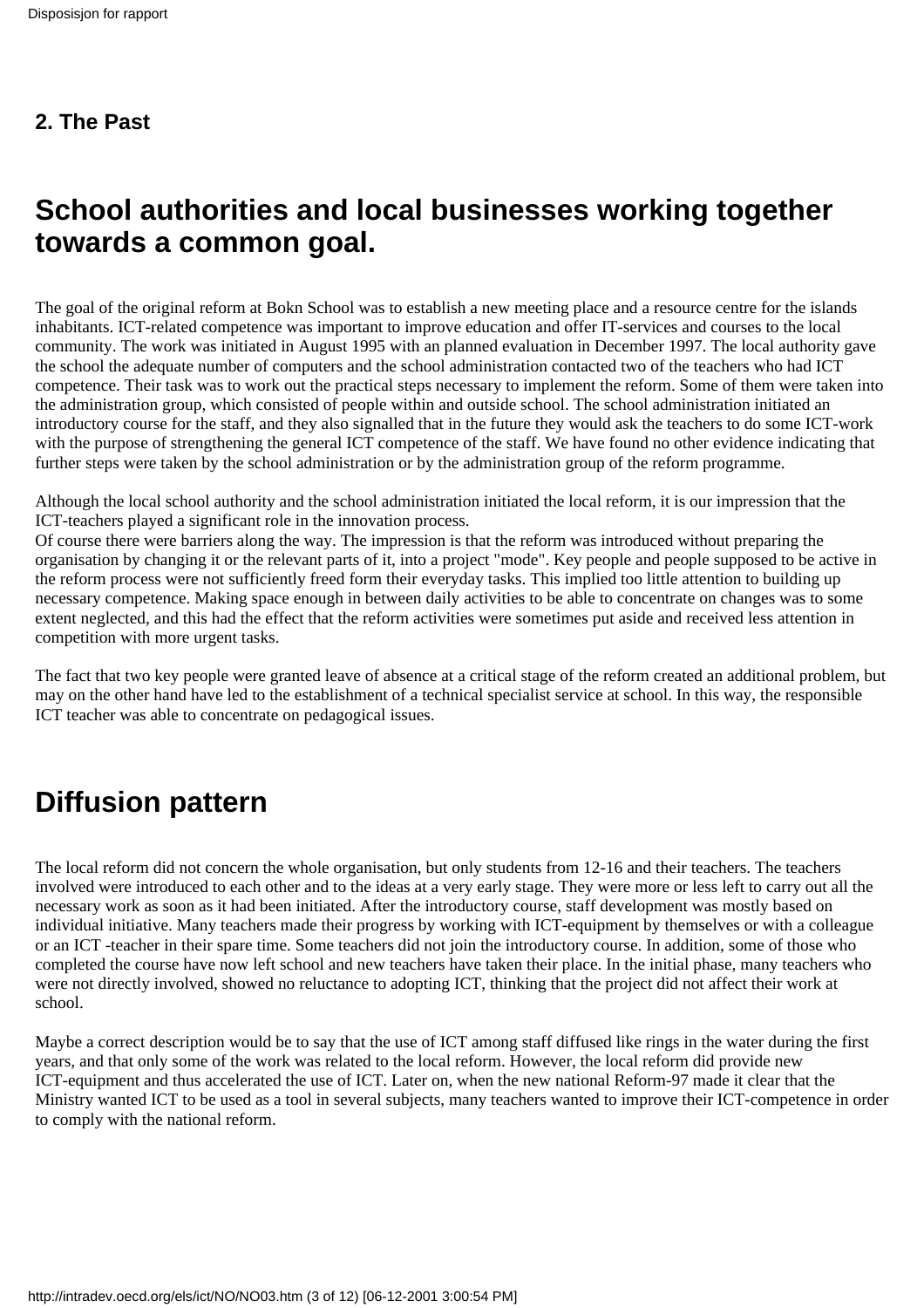## **The connection between ICT and student business enterprise**

The fact that the reform provided the school with a number of computers generally gave the ICT work a flying start, and it encouraged many teachers to implement ICT. On the other hand, the ICT structure was an important factor of the reform, since it in many ways functioned as means of production. The school was to supply the local business with ICT-related services like creating PR pamphlets or tourist brochures and giving lessons in how to use ICT/personal computers. In this period the school offered an open evening with free use of the ICT equipment.

Further steps that were meant to become lasting effects of the project:

- Establishing student business enterprises with the purpose of giving students more practical work training and a more thorough understanding of the challenges that face entrepreneurs of today.
- Making partnership agreements between the school/classes and local companies, for the same reasons as mentioned above.
- Establishing plans for teaching in collaboration with interesting and suitable partners in the local community.

Reports on the reform worked out by the administration group seem to indicate that goals were reached, and to a certain degree this is exemplified by mentioning certain practical steps that were carried out successfully. In the original reform the different goals were clarified, some of them in such a way that subsequent results could be quantified. However, the interviews indicate that there was in the beginning only a slight awareness of the goals that were worked out and consequently the exact value of the outcome of the work.

The original reform documents outlined important goals and to some degree the process was evaluated along the way. In August 97, the schools project leader wrote a periodical evaluation, and a preliminary report was issued in that connection. There were a number of meetings during the reform period, but we have not discovered if any evaluation was done where all the participants contributed. The conclusions after the reform project were outlined in a final report in late December 1997.

#### **3. The Present**

# **ICT influences on the way of teaching**

Our interviews give us the impression that the ICT-innovation has grown. In the original local reform, it had a kind of catalytic function, whereas it later became more of a tool and a way of teaching for some of the teachers. It seems obvious to most of the students that ICT is something they need to deal with.

In our opinion, this is mainly due to the national Reform-97 and due to teachers who see ICT as a central part of the modern world and modern communication.

The ICT infrastructure is dependent upon service supplied by the technical specialist teachers. In order to give support and keep the system running they are paid for this extra work. They also offer the community ICT-courses and services. Bokn School has during spring 2000 generated an ICT-plan for all the students, from the age of 6-16. The plan will be carried out 2000-2001.

At present, the ICT-equipment is placed partly in the library and partly in classrooms. However, the school administration is planning to improve facilities for ICT-use next year.

Nearly all students like working with computers at school and find the equipment up to date. The parents have given us the same impression. The students are only allowed to use computers in connection with schoolwork and projects. Many of them would like more time in front of the computer, especially some free use in order to send e-mail and join chat rooms. The teacher interviews tell us that the ICT-use influences how they teach. The teachers spend less time monitoring and lecturing and more time on guidance. " Teachers have to give up some of their control and challenge the students sense of responsibility and self-control" Adm.

The original reform was limited, both within the organisation and in time. In addition, it only concerned a few resource teachers. It was therefore important that the students were on the right level at the right time. Within this group of students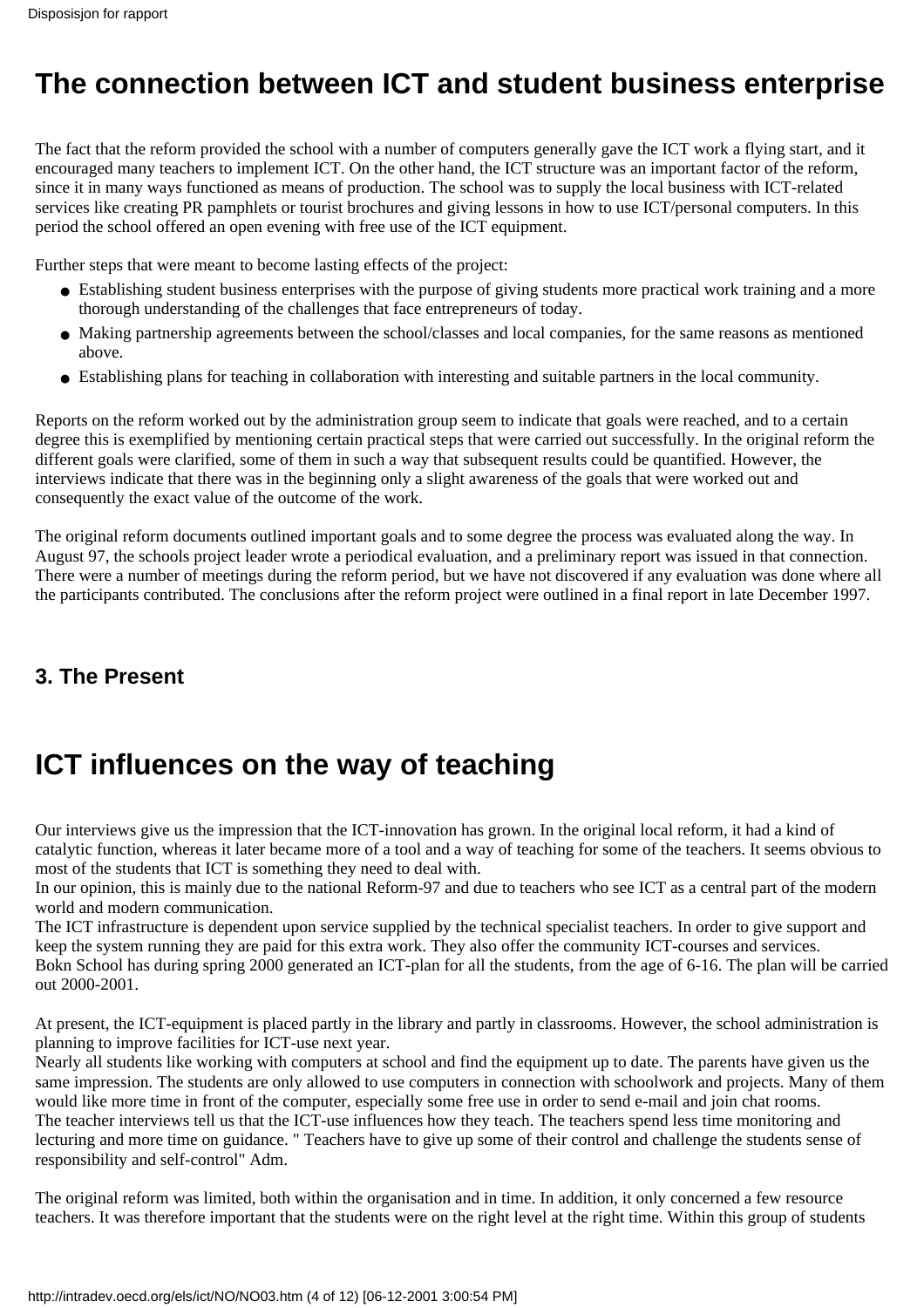there was no administrated difference in participation. However, skills and personal involvement among the students is likely to be crucial for their participation in the different practical parts of the reform.

The principle of equal education established by law must be present in all areas of the school s activity, including ICT-use. The parents and the teachers gave us the impression that the school tries to follow this principle, and that all students are given the same access.

Students with special needs are given their own training courses and extended access to the computers.

There is only little evidence to indicate that the reform triggered any change in the academic rigour at school. In order to create an interactive atmosphere between the school and the local community, the schools ICT equipment was made available to all citizens one evening per week. Except for this, the prevailing impression is that the work was done within the existing framework and that it caused no more alterations than traditional reforms and projects do.

As to the results of the reform we find that certain elements in school life can be traced back to and related to the goals of the reform, even if they too are adjusted to the school s normal structure and framework.

Some student business enterprises exist, and they are connected to local resources like aquaculture and agriculture. However, the key people who worked with the reform are still heavily involved with it, and only few new initiatives among the teachers have occurred since then. We have detected no plans for securing the sustainability and growth of such enterprises. Two partnership agreements have been signed between local companies and the school. The agreements give the students an

opportunity to use the companies as an information resource when it is relevant for learning, for example in projects on higher education and future professions.

Bokn School has also managed to establish a certain degree of interaction between the local community and the learning environment at school, in the sense that students are capable of offering required services. An example of the latter is a local tourist map which shows locations where fishing traditionally is good. The map is based upon information collected by students from experienced local fishermen.

There has also been established formal contact between the school and local trade and business through an appointed contact person.

The intentions of changing the school into a cultural and social meeting place in the community has not succeeded. This may have to do with the fact that plans for extending the school building have been delayed, and to some extent these plans were incorporated in the original reform ideas.

When studying the latest history of Bokn School, we see that there is a tendency towards a greater degree of experimenting and openness in pedagogical methods. Willingness to take part in different projects and to follow the waves of change has grown, even if it implies a certain degree of disturbance in daily routines. Furthermore, it demands the ability and enough confidence to challenge the values and the ideological platform on which the organisation and individuals in it base their activity. It might be logical to assume that the reform at Bokn School has contributed to establish a habit of reflecting on current practises.

#### **ICT and new ways of communication**

At present, the original reform has been transformed into other projects of development in related areas. Bokn School participate in a nationwide project called PILOT, also focusing on ICT.

Practical results of this work are the establishment of a web site for the school and national and international student-to-student contact via e-mail. In this sense, the learning arena has been significantly enlarged, especially for skilled students. Joint educational projects with collaborating schools have also been carried out.

The 10th grade at Bokn School, together with Jørpeland School, has produced the first joint online newspaper ever made in Norway. Five sub-editorial groups recruited from both schools constitute the main editorial staff. All jobs in the project were advertised and had to be applied for by interested students.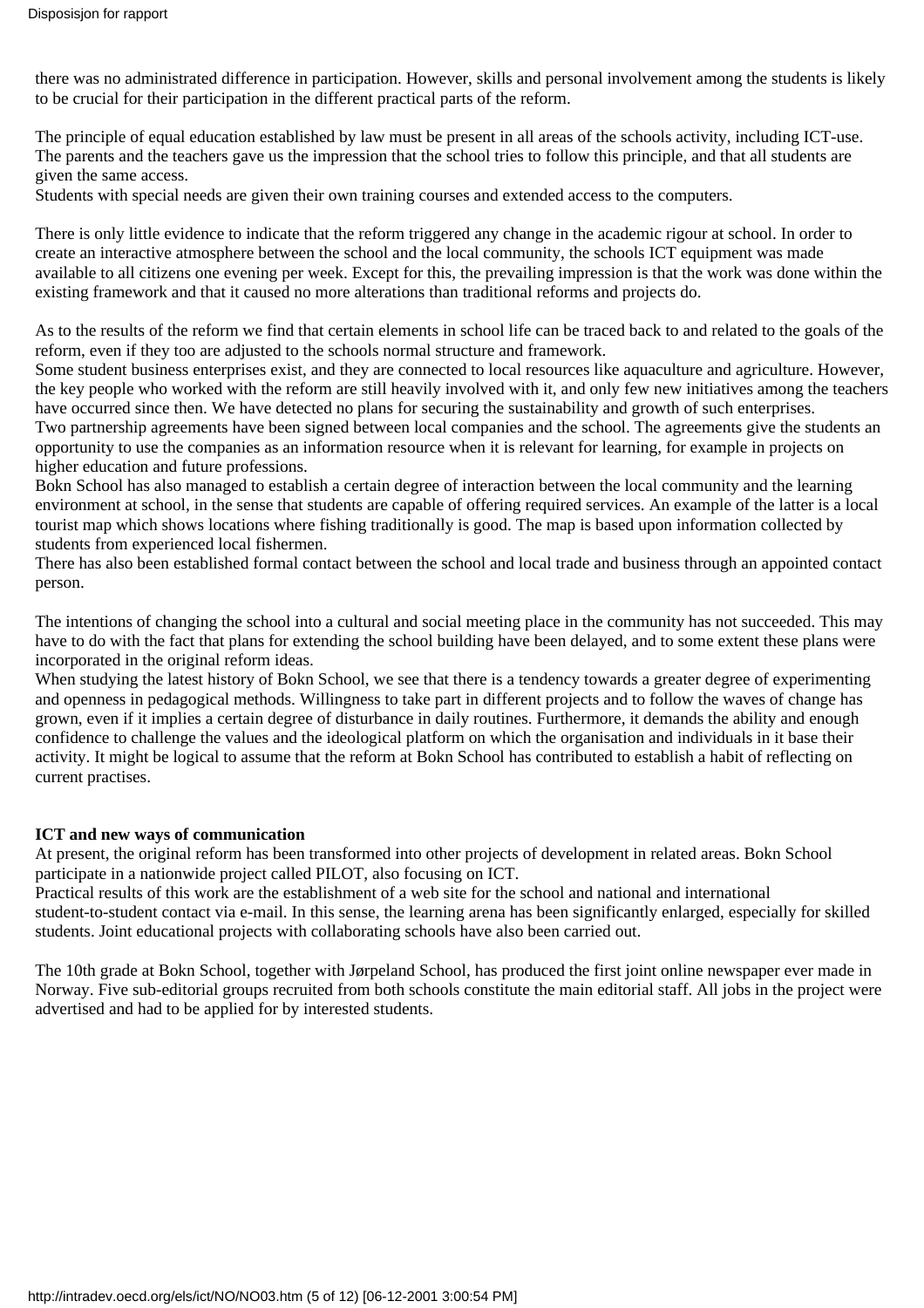

Fig: The first joint online newspaper ever made in Norway. [http://www.viten.no/bokn/.](http://www.viten.no/bokn/)

There are reasons to believe that this project has a fair chance to be successful. The ultimate product, a joint school paper, is text based and so are the methods most frequently used in the process. This makes it different from many other projects leading up to products slightly or not at all related to the working methods.

It is difficult to have a fixed opinion about to what extent the school business reform has triggered these changes, but we find it likely that it induced a process towards a more ICT based learning at Bokn School.

A general tendency we can trace in communicative use of ICT. From the early stages with mainly one way communication consisting of ICT products, demanded by privates and small enterprises in the community at the time, there has been a development towards interactivity and dialog. A greater variety of ways of getting in touch with the outside world has been employed. New methods have been introduced and assigned by teachers and thereby brought into the academic practise. Contact between students and teachers via e-mail has become more usual and regular. Through joint projects like the one mentioned above students interact and communicate with students in other schools nationally and internationally. These projects are so far not sufficiently evaluated to reveal any impact on the academic level, good or bad. However, it is likely that barriers are being torn down by such ways of learning. Contacts by means of ICT also tend to bring people together socially which in itself is an educational goal.

### **4. Main Hypotheses**

**Conclusions related to hypothesis and conjectures of the study**

# **4. 1 Hypothesis 1**

*Technology is a strong catalyst for educational reform, especially when the World Wide Web is involved.*

Although the reform at Bokn School to some degree was based upon ICT, and even was started up by an ICT investment, no evidence is found which supports the hypothesis that technology has a significant catalytic function in educational work. An exception, of course, are the products and results directly dependent on ICT, such as courses in practical use of ICT and ICT-based productions made by students for local business and interest groups.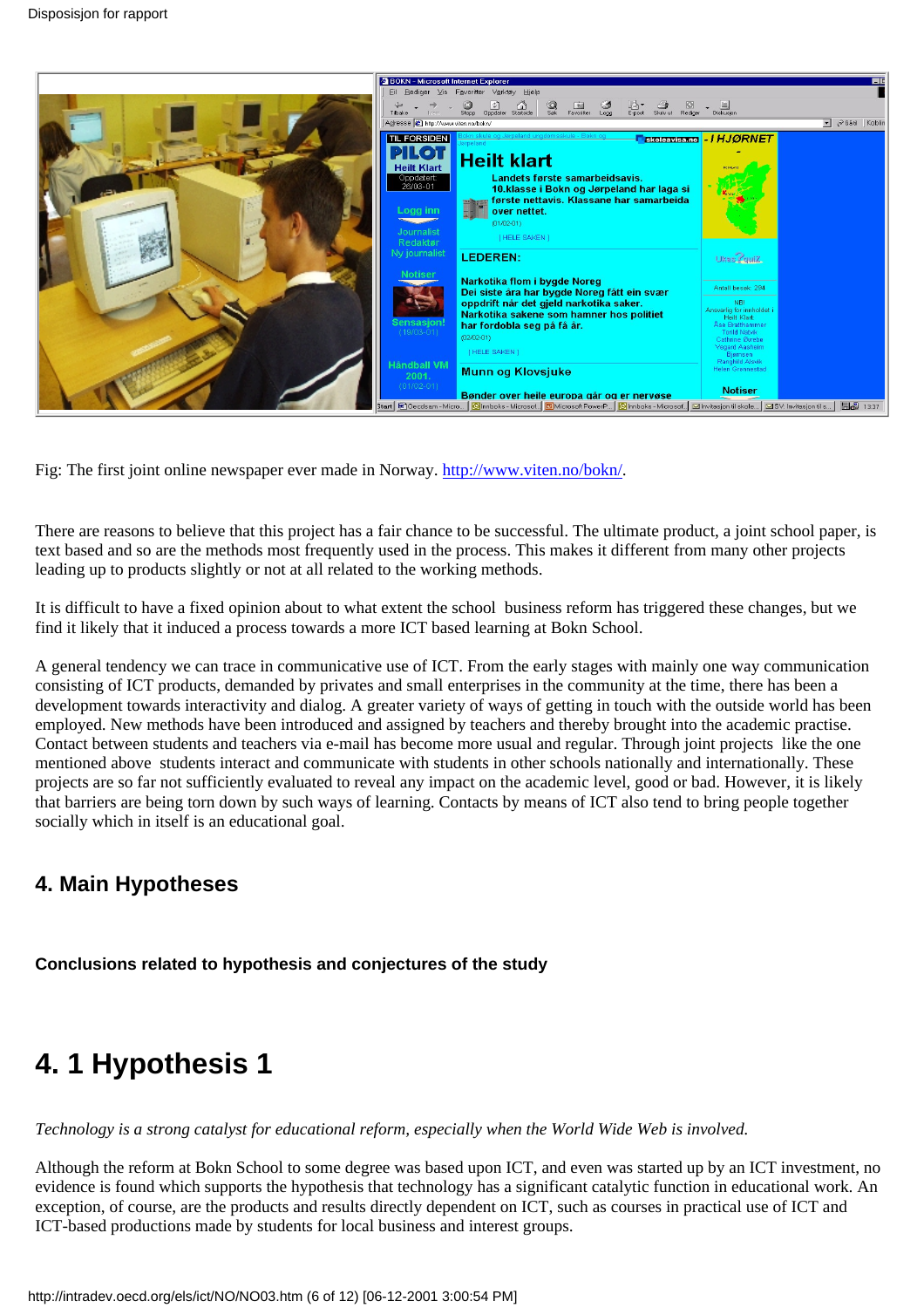*The rival hypothesis is that where true reform is found, technology served only as an additional resource and not as a catalyst, that the forces that drove the reform also drove the application of technology to specific educational problems.*

We find that the technology soon takes on the part of an educational tool that is used whenever the teachers find it adequate. Furthermore, it turns out to be a popular means of learning with a motivational effect on the students, probably because it develops fast and always offers new and exciting challenges. The tremendous growth of ICT use in society makes it a meaningful tool for students in education.

"The students learn to utilise a tool that will be useful for them later in life. No one asks why he or she has to learn to use it. The negative aspect is that it tends to be looked upon as merely a toy. (Teacher nr. 4)

### **4. 2 Hypothesis 2**

*The diffusion of the reform (and therefore of ICT) followed the traditional diffusion pattern for reforms and innovations, as outlined by Rogers (1995). The rival hypothesis is that technology functions differently from traditional innovations and reforms and that therefore different diffusion patterns occur.*

The idea of the reform was brought into the school organisation via the school administration. It did not concern the whole organisation only students from 12 to 16 years of age and their teachers were involved.

Our study reveals that there is no fixed opinion among the staff as to who initiated the reform. Teachers involved in the program seem to agree that the principal played the most important role, while others point out teachers with current updated competence. This could indicate that the reform was insufficiently communicated to the organisation as a whole, not to mention the parents who had only a vague knowledge of the reform or none at all. Even students, even though they had participated, were just slightly aware of the reform.

As mentioned earlier, the reform was spread from the administration and down to the part of the organisation which was directly involved. Further diffusion has not taken place, and the ideas of the reform are still assigned to the teachers who participated. After having introduced the reform, the role of the formal leadership has not been significant.

In Norway there has been a long lasting tradition that reforms and changes within the school system are initiated and carried forward by individuals with competence and initiative. Very often the reforms existence are dependent on these people. (Rogers)

In the Bokn case, the initiation part of the reform differs from this tradition, perhaps because the school was given an offer it couldnt refuse and to a certain extent was followed up by external partners.

What makes it even more difficult to draw conclusions about this matter, is that the Bokn reform coincided with the above-mentioned nationwide Reform 97. This reform provided a set of prescriptions rather than guidelines and signals of intentions to secure changes. Of course this escalated the importance of formal leadership. Rather than seeing the alternative pattern of diffusion in relation to the fact that the reform was of a technological nature, the factors mentioned above have to be considered to be decisive.

As to the ICT part of the reform and the ICT implementation at Bokn School in general, we find that Rogers theories are a lot more relevant. Personal initiative and willingness to employ new technology in education has to a significant degree been decisive for the diffusion of ICT use. However, some ICT work assigned by the administration and the above-mentioned Reform 97 cant be neglected as initiating factors.

# **4. 1 Hypothesis 3**

*Successful implementation of ICT mostly depends upon the technological infrastructure and student ICT competence, rather than upon staff competence in the integration of ICT into instruction.*

We find nothing to support this hypothesis in our interviews with the different participants.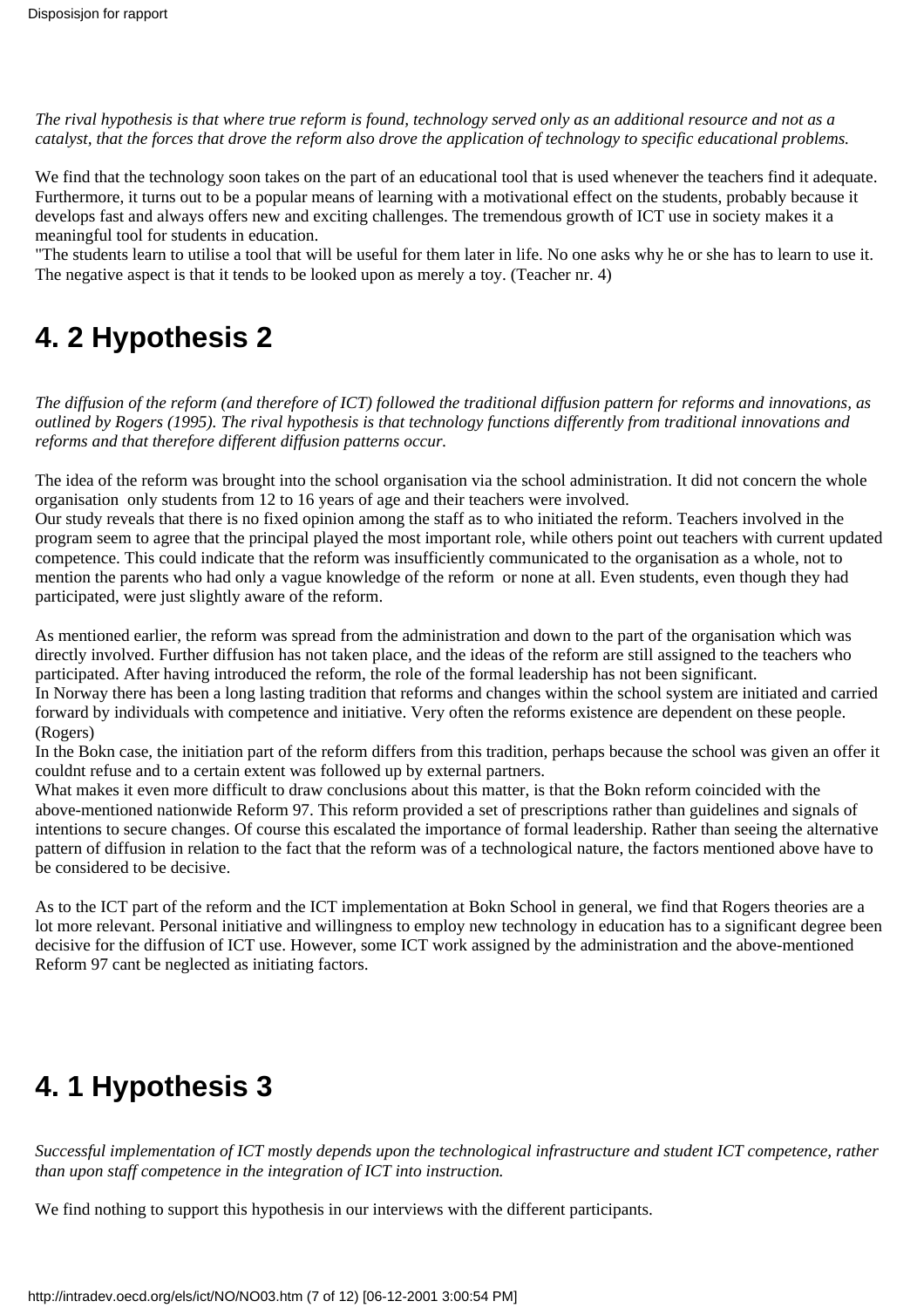*The rival hypothesis is that teachers mediate such applications when they are successful, and that their academic value relates positively to teacher competence.*

As to implementation of ICT, we find that the teachers competence is the decisive factor. One or two answers in the teacher survey give the opposite impression. Some teachers have high ICT competence without employing it in their classes. There may, of course, be alternative explanations.

In general, access to ICT technology is only interesting when the staff has gained enough knowledge and competence to see its relevance to educational challenges.

When it comes to staff development within ICT, our study reveals two incitements:

- The prescriptions of Reform 97 demand specific skills in various subjects. This is a fact that cannot be neglected by any school.
- The general implementation of ICT in daily life has exploded and made everyone see that it is necessary to learn how to handle this new way of communication. Consequently, reluctance among staff had decreased rapidly.

### **4. 4 Hypothesis 4**

*Gaps in performance between high and low poverty students will be enlarged rather than diminished where all students have equal access to ICT. The rival hypothesis is that equal access to ICT will lead to high poverty students closing the gap with low poverty students.*

Gaps in school performance due to economic poverty has to our knowledge not been revealed in Norway, or at least not in the area where Bokn is situated. No one is unable to buy, learn or use the ICT for economic reasons. However, dynamic economic trends within trade and industry is about to create more of a class society with enlarged differences between the poor and the rich, but so far we are at an early stage in that process. ICT does give low ability students the opportunity to experience success.

# **4.5 Hypothesis 5**

*Successful implementation of ICT will lead to the same or higher academic standards in spite of the low quality of many ICT materials. Academic standards are a function of teacher and school expectations and not of the standards of textbooks, ICT materials, and the like.*

All our interviews indicate that the academic expectations and the context in which ICT is utilised are key points as to its positive influence on academic standards. Teachers with insufficient ICT competence tend to use ICT more reluctantly, having themselves difficulties in seeing its relevance to the subjects they are teaching. " ICT was the tool, but the force that made it possible was the teachers." (adm.)

*The alternative hypothesis is that ICT use will lead to lower academic standards as students spend more time on marginally beneficial searches and in browsing poor quality Web and courseware content.*

There is little evidence in our material showing with certainty that student ICT use not strictly directed by the teacher has a negative impact on academic standards. One exception was a teacher who claimed that :"As long as ICT is used within a social setting there will few negative effects. ICT employed uncritically, without any response from a teacher might be risky." A higher degree of browsing might provide some sort of additional learning, such as technical skills, practical/technical language learning, self activation and independence. Such skills and abilities are seldom tested and are therefore hard to identify, and these reflections are of course not based on evidence.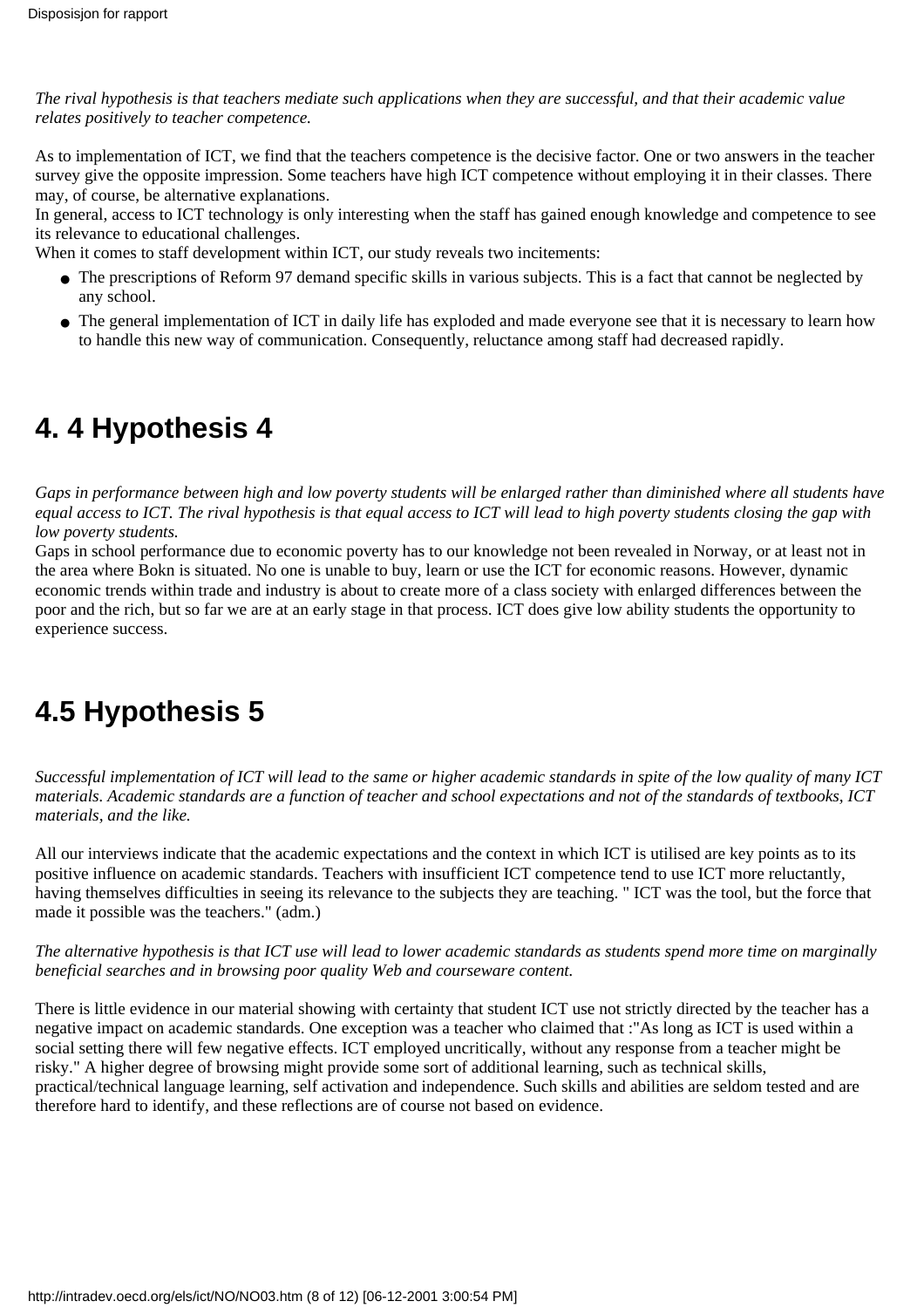### **5. Projection To The Future**

If the reform had been anchored in the academic structure or had created alterations in daily routines, the chances of sustaining and developing it would probably have been better. As the situation is now it is more a question of personal initiative.

The teacher interviews tell us that staff competence and staff development will be an important and critical factor together with systematic steps to secure sustainability.

The conditions in the community that led to this reform, are similar to those that prevail in others rural areas in Norway. As far as the reform has proved effective, it could be relevant to other schools and other rural municipalities.

Information and PR about the original reform and results achieved has not had a high priority at Bokn School. It is not heavily promoted on the school's web site, but some information has been given to the local school authority. A new school building, which can have a positive social effect for the whole community on the island, will hopefully be completed within a few years.

Bokn School has profiled themselves in a new ICT project by participating in a nationwide project called Pilot.

### **Appendix A**

The Norwegian research team: Assistent Professor Lars Vavik Senior Research Johannes Johannessen Senior Research Marianne R. Notland

The team visited three schools in different areas in Norway. The time spent at Bokn school was five days for the research + one meeting prior to the visit to organise the research.

At all three schools we used the Workbook Appendix C-H for the different interviews.

Most of the interviews were 50-70 minutes long.

At Bokn school we interviewed the following number of participants:

Teacher: 6 Student: 6 Parent: 3 Tech int: 2 Adm.int: 2 Experts outside school: 1

For observations inside and outside classrooms we used Appendix J and K . In addition to these instruments we translated appendix I in order to avoid negativity and misunderstanding.

We also produced a final form to collect all data from the Prac. Survey (Appendix I) and from this final form we have included some graphs in the report. The average duration ( in Time) of the different interviews are: Teacher: 50-60 minutes Student: 40-50 minutes Parent: 40-50 minutes Tech.int: 60 minutes Adm.int: 60-70 minutes Experts outside school: 50 minutes

Other supporting evidence collected at Bokn School (Appendix C ): Examples of : - Student, teachers and adm. work - School newsletter

The homepage address is: [http://WWW.bokn.gs.rl.no/](http://www.bokn.gs.rl.no/)

In order to enable search function we wrote all the information in Word and gave each part of the interviews a code. Thereby we got the opportunity to compare the different aspects more easily when we worked with the five hypotheses.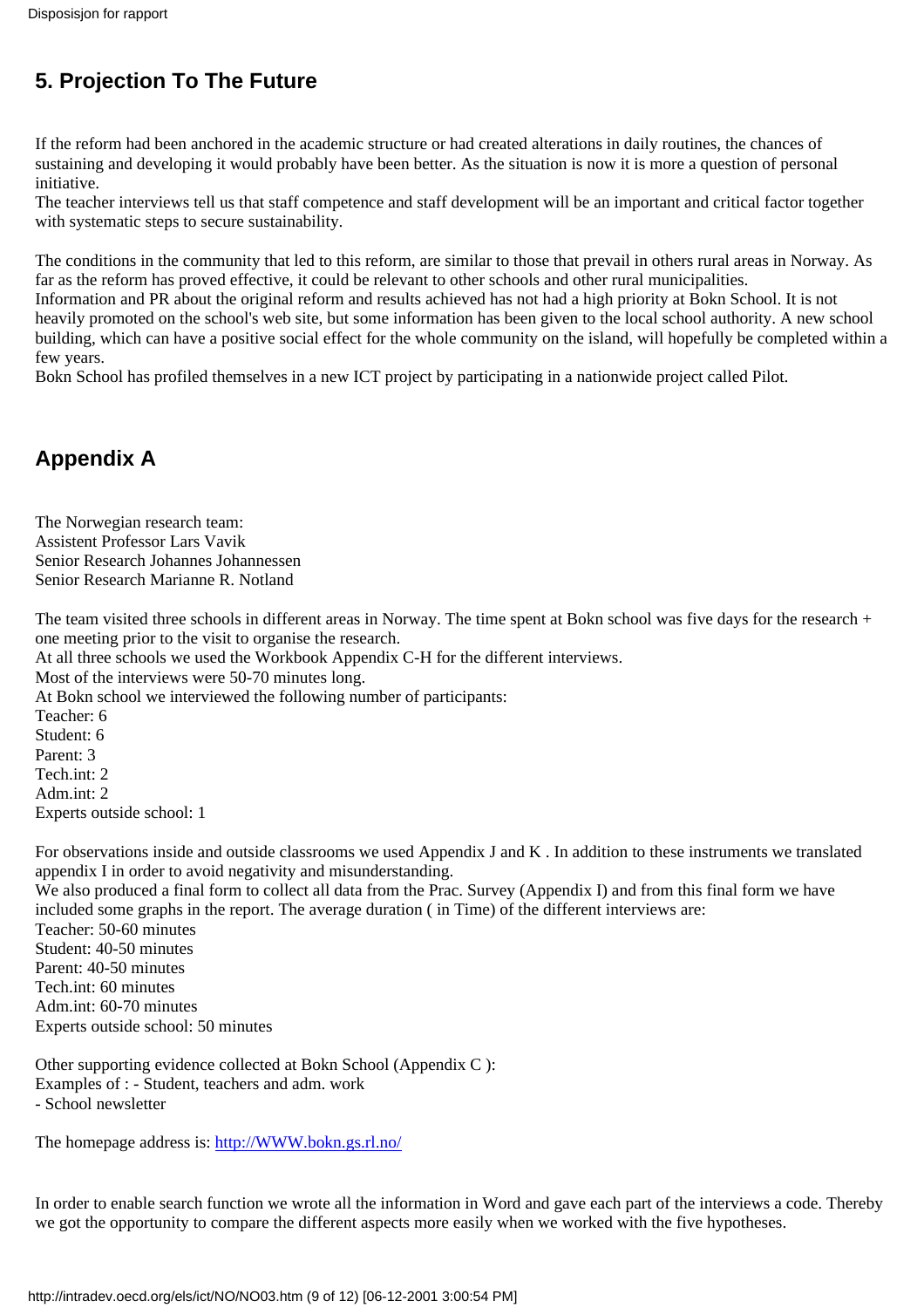### **Appendix I**

#### **OECD/CERI ICT PROGRAMME ICT Practices Survey for Teachers**

You need to spend about 15 minutes to fill in this form. Please answer as briefly as possible. You do not have to sign or fill in your name.

Thank you for your attention and co-operation.

#### **I. How comfortable are you with using a computer for each of the following tasks?**

|                                           | very comfortable |             | somewhat    | not at all  |
|-------------------------------------------|------------------|-------------|-------------|-------------|
|                                           |                  | comfortable | comfortable | comfortable |
| 1. Write a paper.                         | 10               |             |             |             |
| $2. Search$ for info on (WWW).            |                  |             |             |             |
| 3. Create and maintain web pages.         |                  |             |             | 12          |
| $ 4$ . Use a data base.                   |                  |             |             |             |
| 5. Develop a data base.                   |                  |             |             | 12          |
| 6.Send and receive e-mail.                |                  |             |             |             |
| 7. Write a program.                       |                  |             |             | 10          |
| 8. Draw picture or program.               |                  |             |             |             |
| 9. Present information (e.g. PowerPoint). |                  |             |             |             |

#### **II. How important is each of the following computer-related skills for your teaching? (Choose the alternative which is right for you.)**

|                                               | very<br>important | important | so-so | not<br>important |
|-----------------------------------------------|-------------------|-----------|-------|------------------|
| 10. Write a paper with word                   |                   |           |       |                  |
| processor.                                    |                   |           |       |                  |
| 11. Search for info on (WWW).                 | ◯                 |           | 4     |                  |
| 12. Create web pages.                         |                   |           | 5     |                  |
| 13. Use a data base                           |                   |           | 6     |                  |
| 14. Develop a data base.                      |                   |           | 3     | 11               |
| 15. Send and receive e-mail.                  |                   |           | 5     |                  |
| 16. Write a program.                          |                   |           | 3     | 11               |
| 17. Draw picture or program.                  |                   |           |       |                  |
| 18. Present information (e.g.<br>PowerPoint). |                   |           | 14    | 14               |

#### **III. During the previous school year, how often did your students on average do the following for the work you assigned?**

| several times a | several times a | <i>seldom</i> | never |
|-----------------|-----------------|---------------|-------|
| week<br>WUUN.   | 10nth.          |               |       |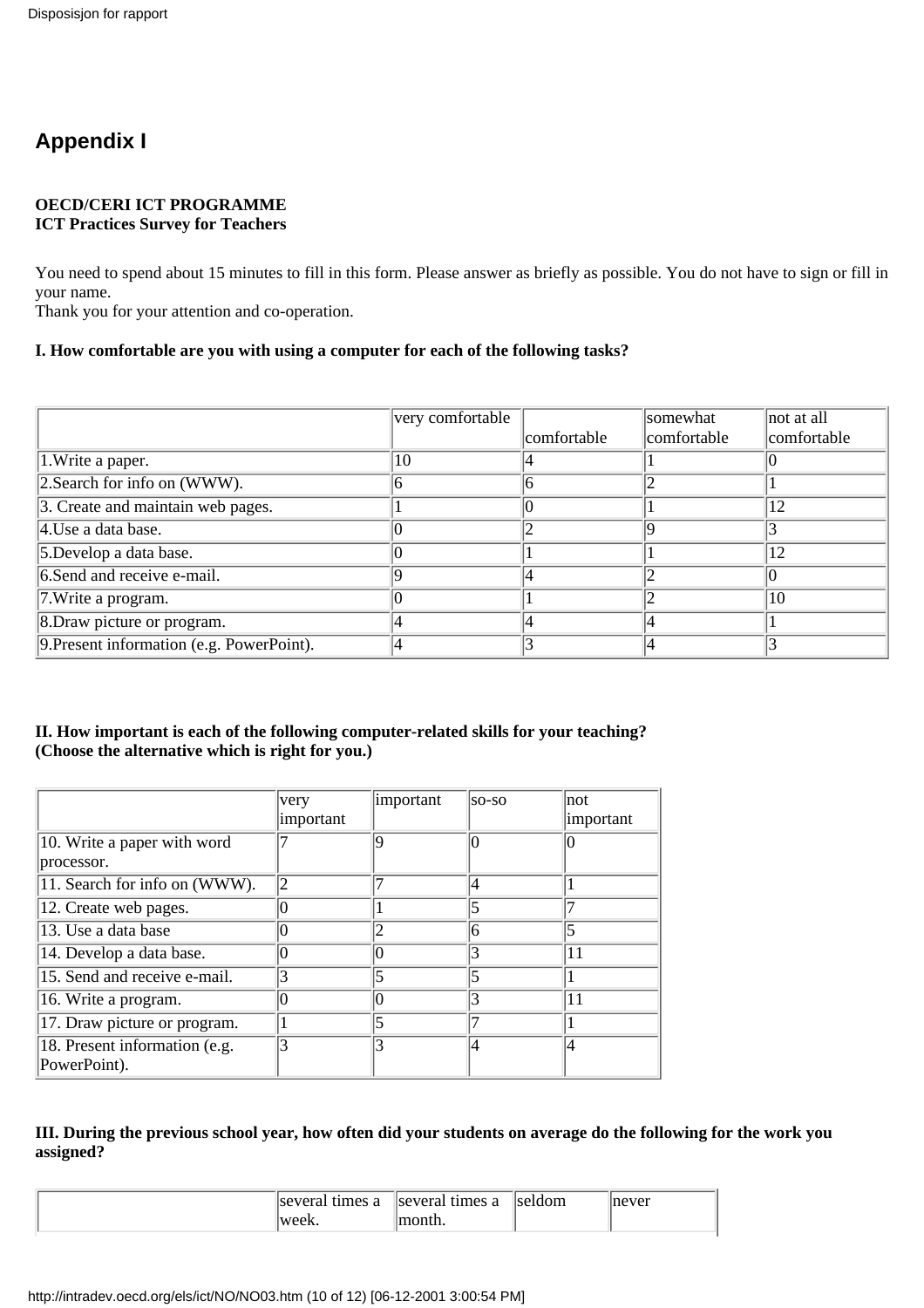| 19. Search for info on (WWW).                       |  |  |
|-----------------------------------------------------|--|--|
| $ 20$ . Create web pages.                           |  |  |
| 21. Send and receive e-mail.                        |  |  |
| 22. Write a paper with word                         |  |  |
| processor.                                          |  |  |
| 23. Use a computer to play games. $\vert 0 \rangle$ |  |  |
| $ 24$ . Use a spreadsheet.                          |  |  |
| $\left 25. \right.$ Use a graphics program.         |  |  |
| $\sqrt{26}$ . Join in chat-room.                    |  |  |
| [27. Use a presentation program.                    |  |  |
| 28. Use an instructional program.                   |  |  |

29.Other computer uses: Special chatroom.

30.How would you rate your ability to use a computer?:

good: 3, adequate: 11, poor: 1

#### **IV. Answer nr.31-38 based on experiences from the previous school year.**

31.Was student computer use ever evaluated for grading? (yes/no):Yes:2, No: 6

32.If you assigned WWW searching, how much freedom did you allow students in locating sites to visit?

No restrictions: 2, some restrictions: 6, designed sites only

33. Did you modify a Web site with any of your classes that you taught? (Yes/no): Yes: 3, No: 6.

34.What portion of the computer use in your classes was directly related to the course content? all: 3 most: 3, some: 5, very little: 1

35.What portion of the computer use that you assigned was done by students individually? all: 0 most: 8, some: 1 very little: 2

36.How often did you use a computer at home to prepare teaching?

several times a week: 7, several times a month:5, a few times:2 , never: 0, no computer: 0

37.Did you participate as a student or instructor in a virtual course through the Intranet/WWW? (Yes, no): Yes: 6, No: 7

38.Did you involve your students in collaborative learning over the Internet/WWW? (Yes/no): Yes: 4, No: 8

39. Are you currently using technology to collaborate with other teachers (chat-room, or the like)

(yes/no):Yes: 4, No: 9

40.How many e-mail messages do you send each week on average? (

| more than $12$ : |  |
|------------------|--|
|                  |  |